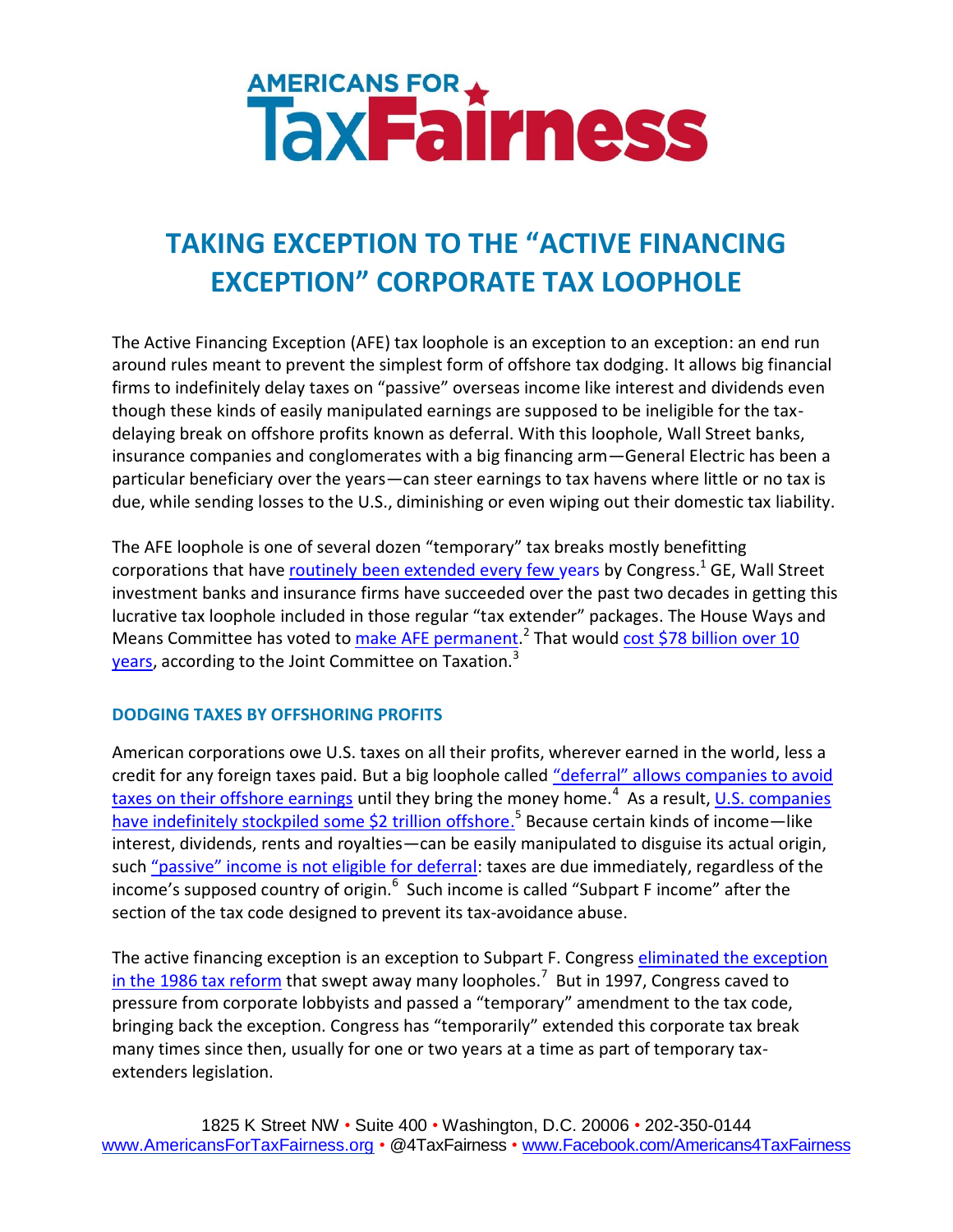### **CASE STUDY: EXCEPTIONAL RETURNS FOR GENERAL ELECTRIC**

Best known to most Americans as a manufacturer of light bulbs and dishwashers, GE has over the past few decades expanded to also be a major financial services company at the [center of](http://www.huffingtonpost.com/2013/07/09/financial-risk-council-aig_n_3569517.html)  [the Wall Street economy.](http://www.huffingtonpost.com/2013/07/09/financial-risk-council-aig_n_3569517.html)<sup>8</sup> [About half of the company's profits](http://www.bloomberg.com/news/2014-01-17/ge-profit-matches-forecasts-on-jet-engine-sales.html) in recent years have come from its financing arm, GE Capital.<sup>9</sup> It's also a leader in hiding profits offshore. GE had the second [most offshored profits of any American corporation](http://ctj.org/pdf/offshoreshell2015.pdf)—\$119 billion—at the end of 2014. GE has stashed much of its overseas profits in at least 18 tax havens, where it pays little if any taxes.<sup>10</sup>

The active financing exception has been a real moneymaker for GE. It's one of the primary reasons this highly profitable corporation paid a *negative* 11.1% [federal income tax rate](http://www.ctj.org/corporatetaxdodgers/sorrystateofcorptaxes.pdf)  [between 2008](http://www.ctj.org/corporatetaxdodgers/sorrystateofcorptaxes.pdf) and 2012.<sup>11</sup> During those five years GE had profits of \$27.5 billion but got federal tax refunds totaling \$3.1 billion. The AFE has been so important to GE's bottom line that whenever the tax break neared expiration, the company has coordinated an extensive lobbying effort to preserve it, including <u>48 of its own lobbyists.</u><sup>12</sup>

The active financing exception loophole should be closed for both moral and practical reasons. Since working families and small businesses pay their taxes every year, it's not fair for huge multinational corporations to dodge their tax obligations using fancy accounting tricks. Plus, we need those billions of dollars in lost revenue to fix roads, build schools, find new medical cures, retrain the unemployed and provide many other useful services.

### **ENDNOTES**

 $\overline{a}$ 

<sup>4</sup> U.S. Senate Permanent Subcommittee on Investigations (PSI), "EXHIBITS: Hearing on Offshore Profit Shifting and the U.S. Tax Code - Part 2 (Apple Inc.)" (May 21, 2013), p. 7. [https://info.publicintelligence.net/HSGAC-](https://info.publicintelligence.net/HSGAC-AppleOffshore.pdf)[AppleOffshore.pdf](https://info.publicintelligence.net/HSGAC-AppleOffshore.pdf)

5 Bloomberg, "U.S. Companies Are Stashing \$2.1 Trillion Overseas to Avoid Taxes" (May 4, 2015). [http://www.bloomberg.com/news/articles/2015-03-04/u-s-companies-are-stashing-2-1-trillion-overseas-to-avoid](http://www.bloomberg.com/news/articles/2015-03-04/u-s-companies-are-stashing-2-1-trillion-overseas-to-avoid-taxes)[taxes](http://www.bloomberg.com/news/articles/2015-03-04/u-s-companies-are-stashing-2-1-trillion-overseas-to-avoid-taxes)

6 PSI, p. 12.

[http://www.huffingtonpost.com/2013/07/09/financial-risk-council-aig\\_n\\_3569517.html](http://www.huffingtonpost.com/2013/07/09/financial-risk-council-aig_n_3569517.html)

 $^9$  Bloomberg, "GE Tumbles after Profit-Margin Forecast Trails Forecast" (Jan. 17, 2014).

<http://www.bloomberg.com/news/2014-01-17/ge-profit-matches-forecasts-on-jet-engine-sales.html>

<sup>&</sup>lt;sup>1</sup> Politico, "Meet the Tax Extenders" (October 2015). [http://www.politico.com/agenda/story/2015/10/congress-](http://www.politico.com/agenda/story/2015/10/congress-85-billion-extenders-tax-breaks-000283)[85-billion-extenders-tax-breaks-000283](http://www.politico.com/agenda/story/2015/10/congress-85-billion-extenders-tax-breaks-000283)

 $^2$  House Ways and Means Committee, "H.R.961 - Permanent Active Financing Exception Act of 2015." The legislation was reported out of the committee on October 23, 2015. [https://www.congress.gov/bill/114th](https://www.congress.gov/bill/114th-congress/house-bill/961)[congress/house-bill/961](https://www.congress.gov/bill/114th-congress/house-bill/961)

<sup>&</sup>lt;sup>3</sup> Congressional Budget Office, "Cost Estimate: H.R. 961, Permanent Active Financing Exception Act of 2015" (Sept. 22, 2015).<https://www.cbo.gov/sites/default/files/114th-congress-2015-2016/costestimate/hr961.pdf>

<sup>&</sup>lt;sup>7</sup> Citizens for Tax Justice (CTJ), "GE Just Lost a Tax Break - and Congress Will Probably Fix That" (Jan. 7, 2014). [http://www.taxjusticeblog.org/archive/2014/01/ge\\_just\\_lost\\_a\\_tax\\_break\\_-\\_and.php#.Vkt0pniHbNo](http://www.taxjusticeblog.org/archive/2014/01/ge_just_lost_a_tax_break_-_and.php#.Vkt0pniHbNo) <sup>8</sup> Reuters, "Financial Risk Council Says AIG, GE Capital Are 'Too Big To Fail'" (July 9, 2013).

 $^{10}$  CTJ, "Offshore Shell Games 2015: The Use of Offshore Tax Havens by Fortune 500 Companies" (October 2015), Table 2, p. 11[. http://ctj.org/pdf/offshoreshell2015.pdf](http://ctj.org/pdf/offshoreshell2015.pdf)

<sup>11</sup> CTJ, "The Sorry State of Corporate Taxes**:** What Fortune 500 Firms Pay (or Don't Pay) in the USA and What They Pay Abroad—2008 to 2012" (February 2014). <http://www.ctj.org/corporatetaxdodgers/sorrystateofcorptaxes.pdf>